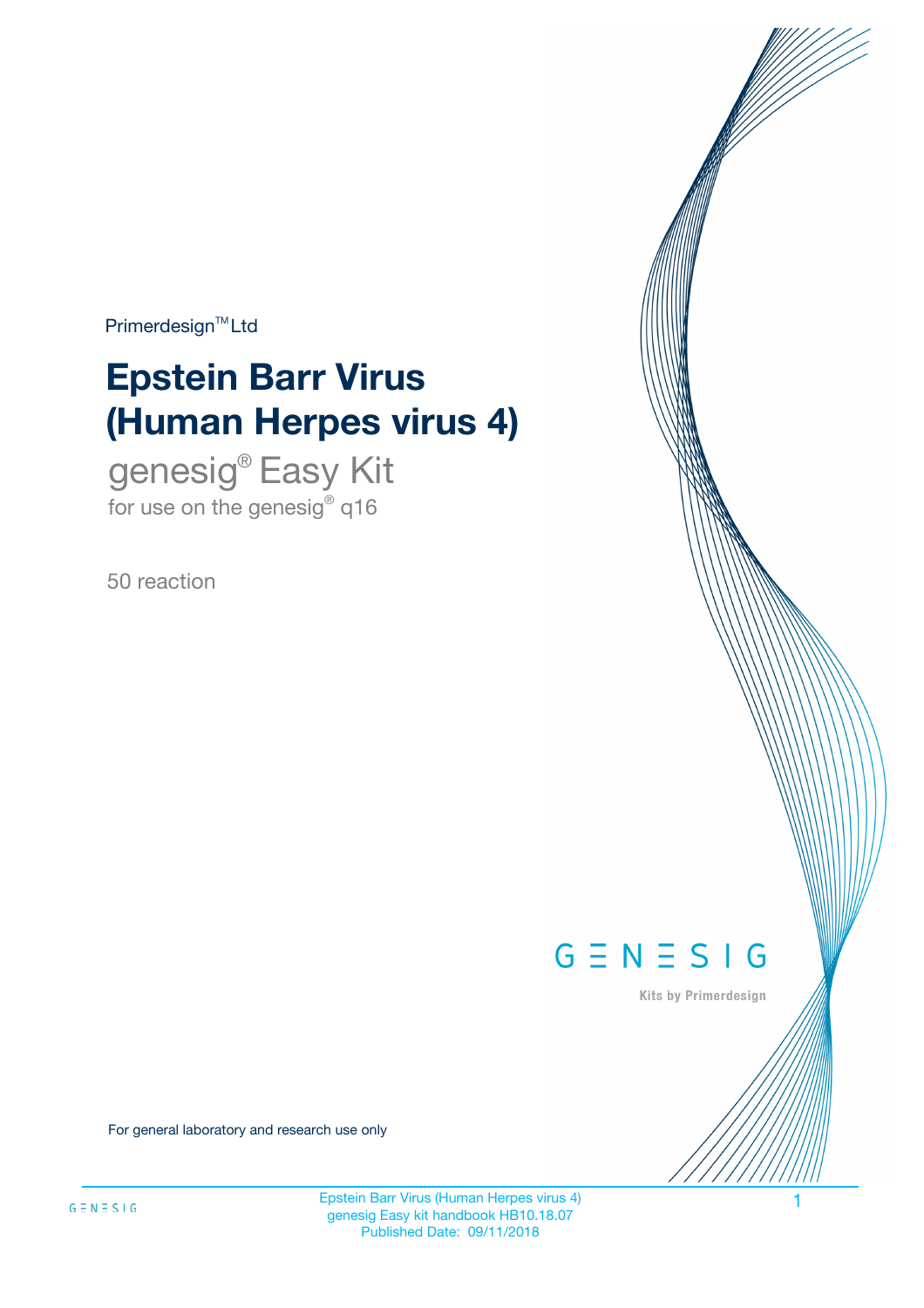# genesig® Easy: at a glance guide

#### **For each DNA test**

| Component               | <b>Volume</b>   | Lab-in-a-box pipette |  |
|-------------------------|-----------------|----------------------|--|
| <b>EBV</b> reaction mix | 10 µl           |                      |  |
| <b>Your DNA sample</b>  | 10 <sub>µ</sub> |                      |  |

#### **For each positive control**

| Component                 | <b>Volume</b> | Lab-in-a-box pipette |  |
|---------------------------|---------------|----------------------|--|
| <b>EBV</b> reaction mix   | $10 \mu$      |                      |  |
| Positive control template | $10 \mu$      |                      |  |

#### **For each negative control**

| Component               | <b>Volume</b>   | Lab-in-a-box pipette |  |
|-------------------------|-----------------|----------------------|--|
| <b>EBV</b> reaction mix | 10 <sub>µ</sub> |                      |  |
| <u>Water</u>            | 10 <sub>µ</sub> |                      |  |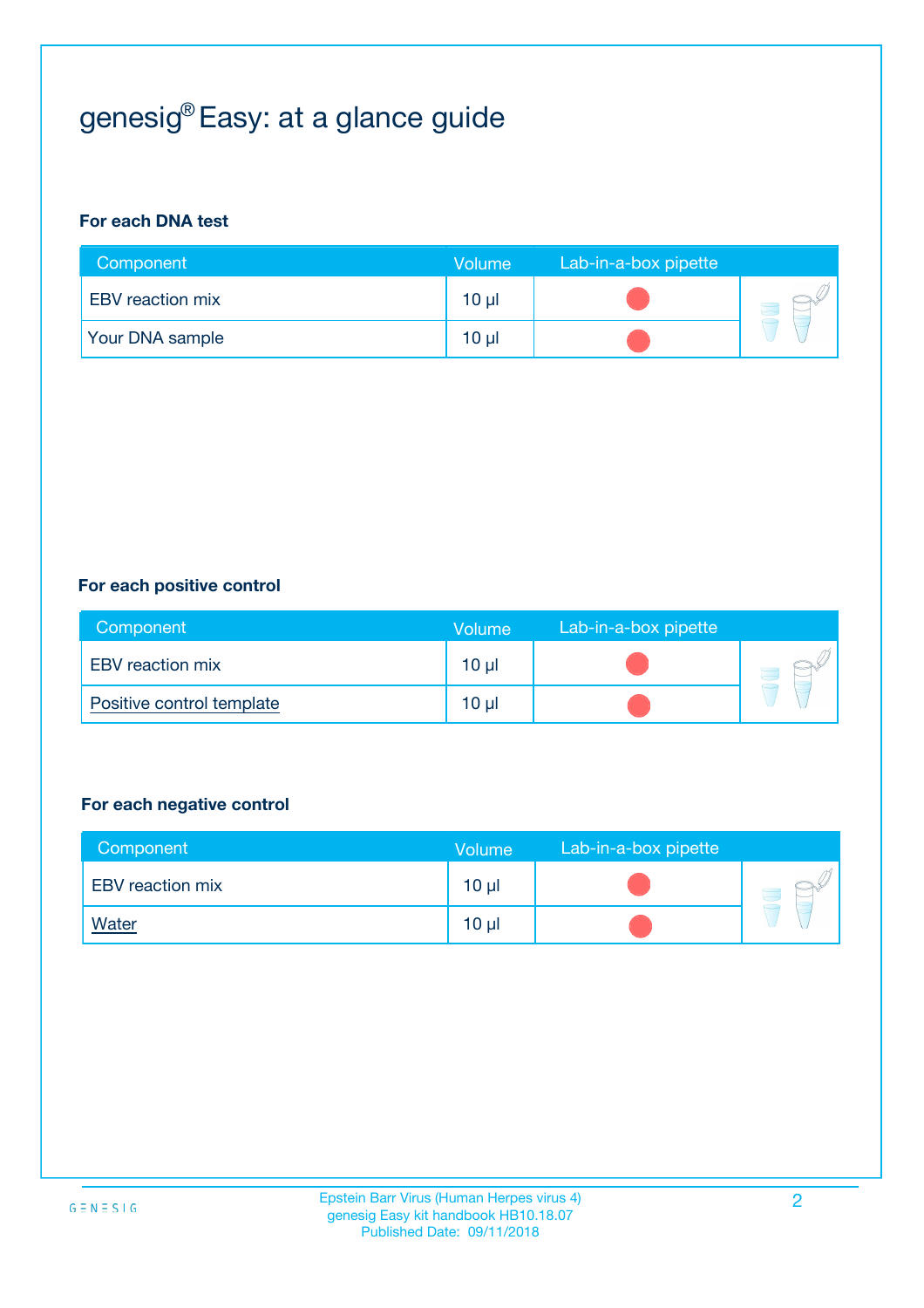# Kit Contents



## Reagents and equipment to be supplied by the user

#### **genesig® q16 instrument**

#### **genesig® Easy Extraction Kit**

This kit is designed to work well with all processes that yield high quality RNA and DNA but the genesig Easy extraction method is recommended for ease of use.

#### **genesig® Lab-In-A-Box**

The genesig Lab-In-A-Box contains all of the pipettes, tips and racks that you will need to use a genesig Easy kit. Alternatively if you already have these components and equipment these can be used instead.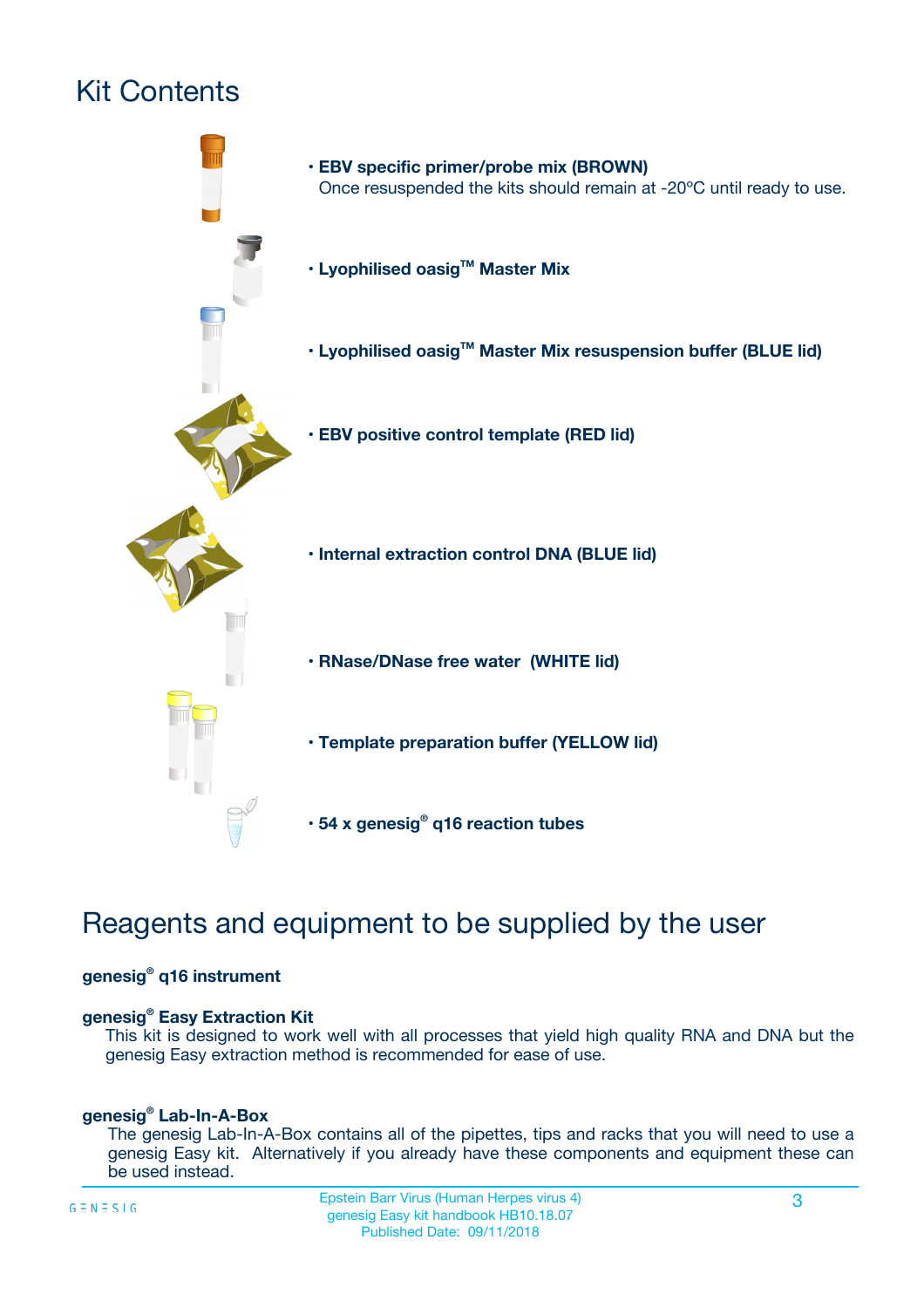## Step-by-step guide

### 1. Create your reaction mix



Use the blue pipette to transfer 500µl**\*** of the oasig Master Mix resuspension buffer into the tube of lyophilised oasig Master Mix and mix well by gently swirling. Then transfer all of that master mix into the brown tube labelled EBV primers/probe.

**\***Transfering 525µl of the oasig Master Mix resuspension buffer to your oasig Master Mix (instead of the 500µl recommended above) will enable you to take full advantage of the 50 reactions by accounting for volume losses during pipetting. In order to do so with the genesig Easy fixed volume pipettes use 1x blue, 2x red and 1x grey pipettes to make the total volume. Please be assured that this will not adversely affect the efficiency of the test.

Cap and shake tube to mix. A thorough shake is essential to ensure that all components are resuspended. **Failure to mix well can produce poor kit performance.**

Leave to stand for 5 minutes. Now your reaction mix is ready to use.

Store the reaction mix in the freezer from hereon.

#### Top tip

- Ensure that the reaction mix is mixed thoroughly before each use by shaking.
- **•** Once resuspended do not expose genesig Easy kit to temperatures above -20°C for longer than 30 minutes at a time.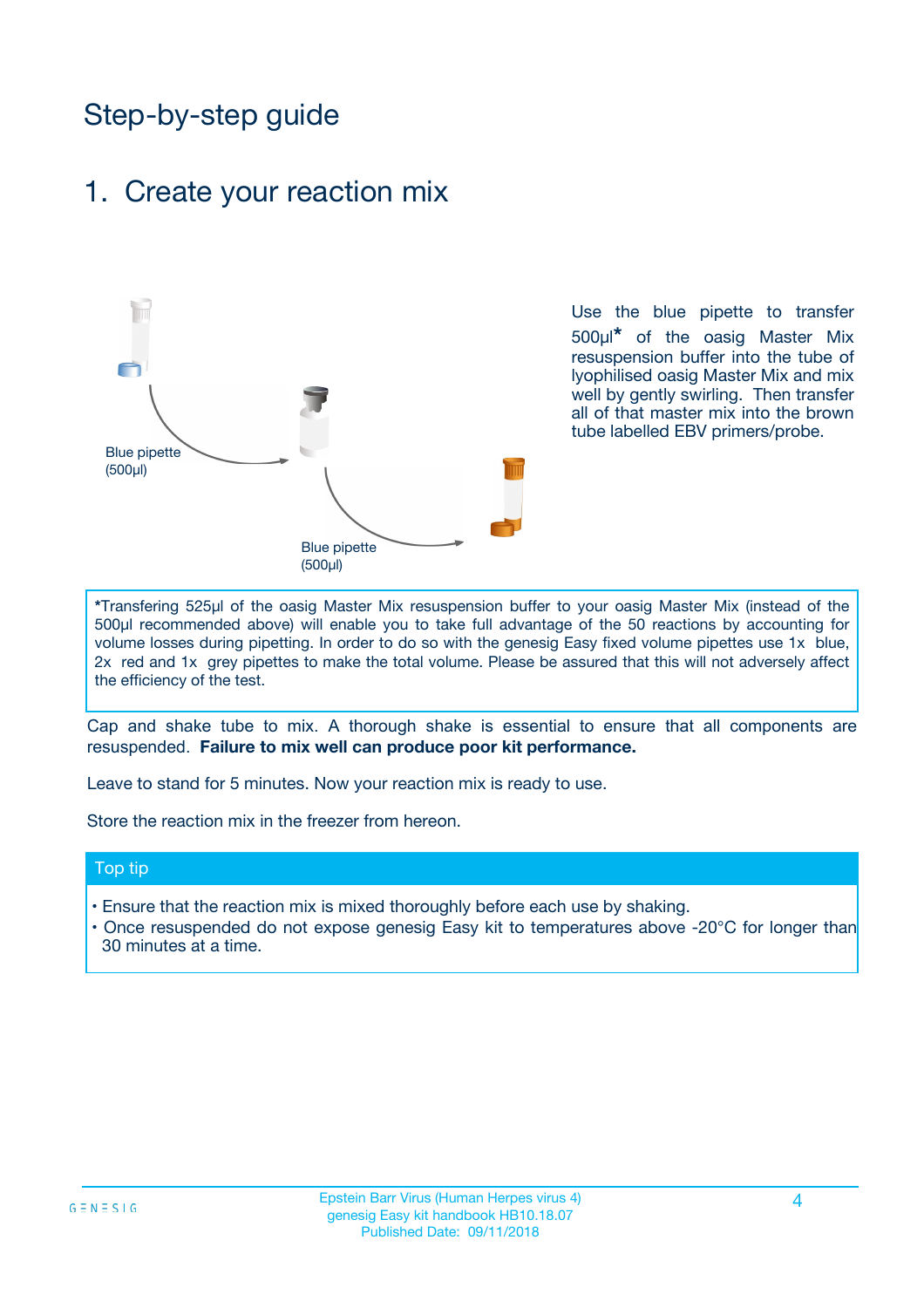# 2. Internal extraction control



Use the blue pipette to transfer 1000µl (2 x 500µl) of template preparation buffer into the Internal Extraction Control DNA tube. Cap and shake tube to mix.

Your kit contains Internal Extraction Control DNA. This is added to your biological sample at the beginning of the DNA extraction process. It is extracted along with the DNA from your target of interest. The q16 will detect the presence of this Internal Extraction Control DNA at the same time as your target. This is the ideal way to show that your DNA extraction process has been successful.

#### **If you are using an alternative extraction kit:**

Use the red pipette to transfer 10µl of Internal Extraction Control DNA to your sample **after** the lysis buffer has been added then follow the rest of the extraction protocol.

#### **If you are using samples that have already been extracted:**

Use the grey pipette to transfer 5µl of Internal Extraction Control DNA to your extracted sample.

### 3. Add reaction mix to all reaction tubes



For every reaction to be run, use the red pipette to add 10µl of your EBV reaction mix to every tube.

#### Top tip

- Always pipette the reaction mix directly into the bottom of the tube.
- You can label the tube lids to aid your reaction setup but avoid labelling tube sides.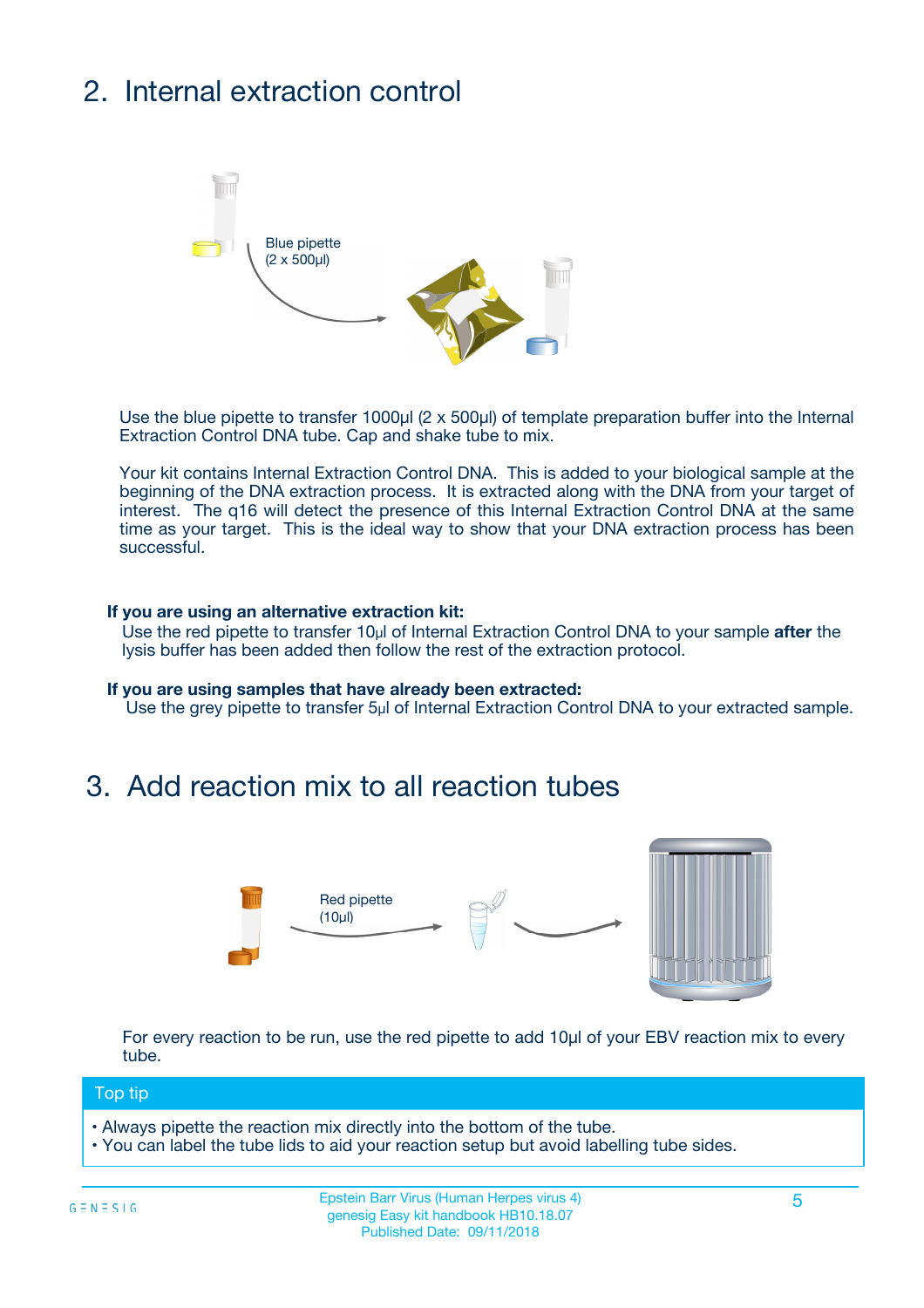## 4. Negative control



For each test you will require a negative control. Instead of DNA, water is used. This sample should typically prove negative thus proving that all of your positive samples really are positive.

To create a negative control reaction simply use the red pipette to add 10µl of the water to the required reaction tubes. Close these tubes after adding the water.

Because some genesig kit targets are common in the environment you may occasionally see a "late" signal in the negative control. The q16 software will take this into account accordingly.

#### Top tip

**•** Always add the water to the side of the tube to reduce the introduction of bubbles.

### 5. Set up a test



For each sample you wish to analyse, use the red pipette to add 10µl of your DNA sample to the required reaction tubes. Close these tubes after adding the sample. Always change pipette tips between samples.

#### Top tip

**•** Always add the DNA sample to the side of the tube to reduce the introduction of bubbles.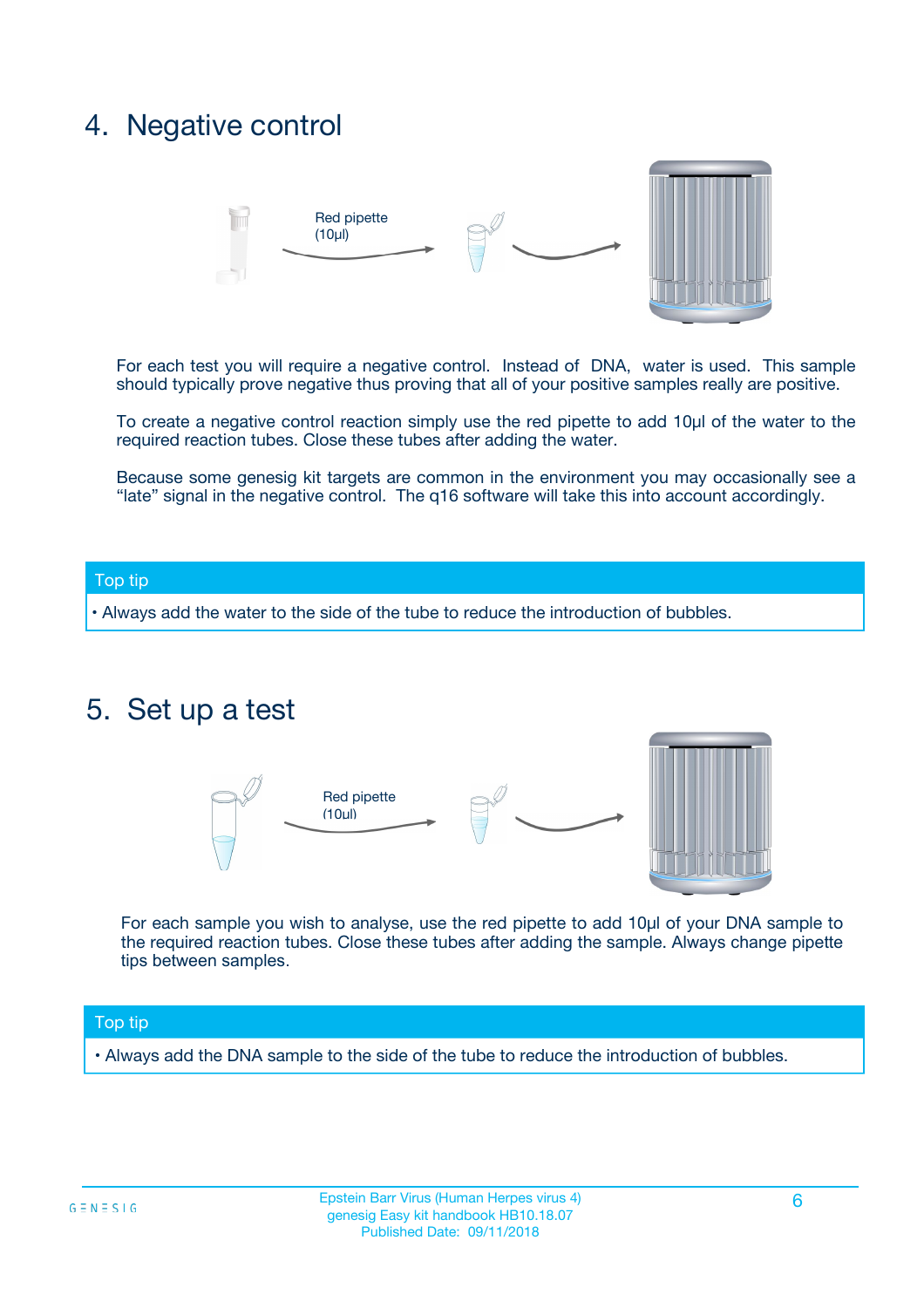## 6. Positive control



Use the blue pipette to transfer 1000µl (2 x 500µl) of template preparation buffer into the positive control template tube. Cap and shake tube to mix.

Each time you run a test you will require a positive control. This is a small portion of DNA from your target of interest. It serves two purposes:

1. It will always test positive so it shows that everything is working as it should be.

2. The q16 software knows how much DNA is present in the positive control. So it can automatically compare your sample of interest with the positive control to calculate the amount of target DNA in your sample.

To create a positive control reaction, simply use 10µl of the positive control instead of your DNA sample.



Take great care when setting up your positive control. The positive control template has the potential to give you a false positive signal in your other samples. Set positive controls up last after all other sample tubes are closed. Always change pipette tips between samples. You may even choose to set up positive controls in a separate room.

#### Top tip

**•** Always add the positive control to the side of the tube to reduce the introduction of bubbles.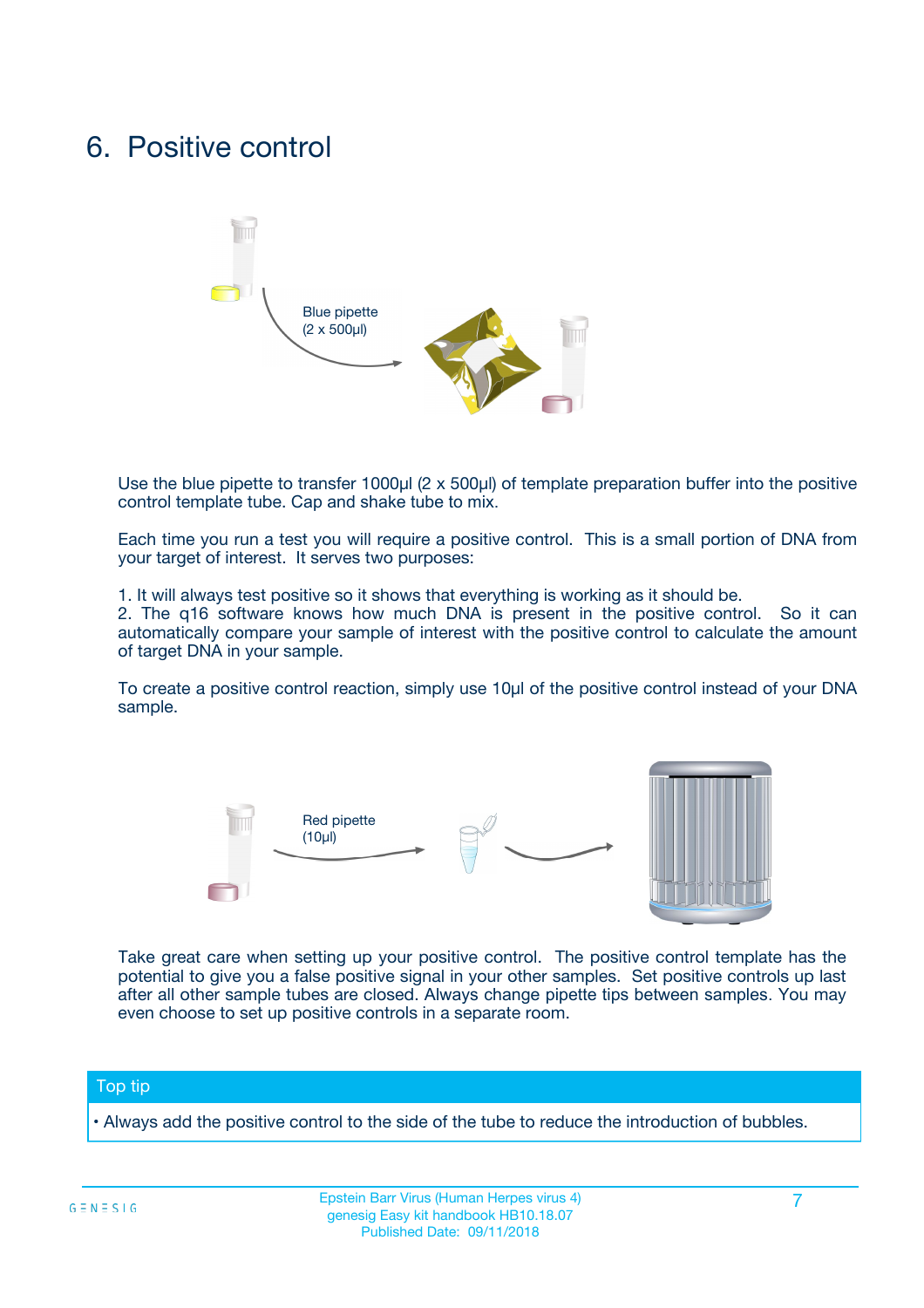# 7. Running the test

Place the tubes into the correct positions in your q16 as defined by the software, this may include positioning of empty tubes to ensure that the q16 lid is balanced. The run can then be started.

| genesig q16 PCR software - 1.2                                               |                                     | $\Box$                                                                                  |
|------------------------------------------------------------------------------|-------------------------------------|-----------------------------------------------------------------------------------------|
| Unsaved (New Experiment 2<br>$\vert \cdot \vert$<br><b>Open Experiments:</b> | <b>D</b> Open<br>Save<br>$\Box$ New | Save As<br><b>C</b> Close<br>$G \equiv N \equiv S \mid G$<br><b>&amp; Configuration</b> |
| Setup<br><b>Results</b><br><b>Stages:</b>                                    |                                     |                                                                                         |
| <b>Notes</b>                                                                 | Samples                             | <b>Tests</b>                                                                            |
| <b>Name and Details</b>                                                      | Color<br>Name                       | Note<br>Color<br>Note<br>Name                                                           |
| New Experiment 2017-10-26 11:06                                              | Sample 1                            | ع<br>علي<br>Test 1                                                                      |
| Kit type: genesig® Easy Target Detection kit                                 | Sample 2                            |                                                                                         |
| Instrument Id.:                                                              | Sample 3                            | $\qquad \qquad \blacksquare$<br>$\qquad \qquad \blacksquare$                            |
| Run Completion Time:                                                         | Sample 4                            |                                                                                         |
| <b>Notes</b>                                                                 | Sample 5<br>A<br>v                  | $\triangle$<br>4<br>$\oplus$<br>₩                                                       |
| <b>Well Contents</b>                                                         |                                     | <b>Run</b>                                                                              |
| Pos.<br>Test                                                                 | Sample                              | <b>Run Status</b>                                                                       |
| Test 1<br>-1                                                                 | <b>Negative Control</b>             | $\blacktriangle$                                                                        |
| $\overline{2}$<br>Test 1                                                     | <b>Positive Control</b>             |                                                                                         |
| $\overline{\mathbf{3}}$<br>Test 1                                            | Sample 1                            | Show full log                                                                           |
| Test 1<br>$\overline{4}$                                                     | Sample 2                            |                                                                                         |
| 5<br>Test 1                                                                  | Sample 3                            | <b>Run Control</b>                                                                      |
| 6<br>Test 1                                                                  | Sample 4                            |                                                                                         |
| $\overline{7}$<br>Test 1                                                     | Sample 5                            |                                                                                         |
| 8                                                                            |                                     | $\triangleright$ Start Run<br>Abort Run                                                 |
| <b>JOD FURTY TUDE TO BUILDED IN</b>                                          |                                     | $\overline{\mathbf{v}}$                                                                 |

#### Top tip

- Before loading tubes into the q16, check for bubbles! Flick the bottom of the tubes to remove any bubbles that may have formed during the test setup.
- Apply centrifugal force with a sharp wrist action to ensure all solution is at the bottom of the reaction tube.
- When repeating a test you can use a previous file as a template by clicking 'open' then selecting File name > Files of Type > Experiment file as template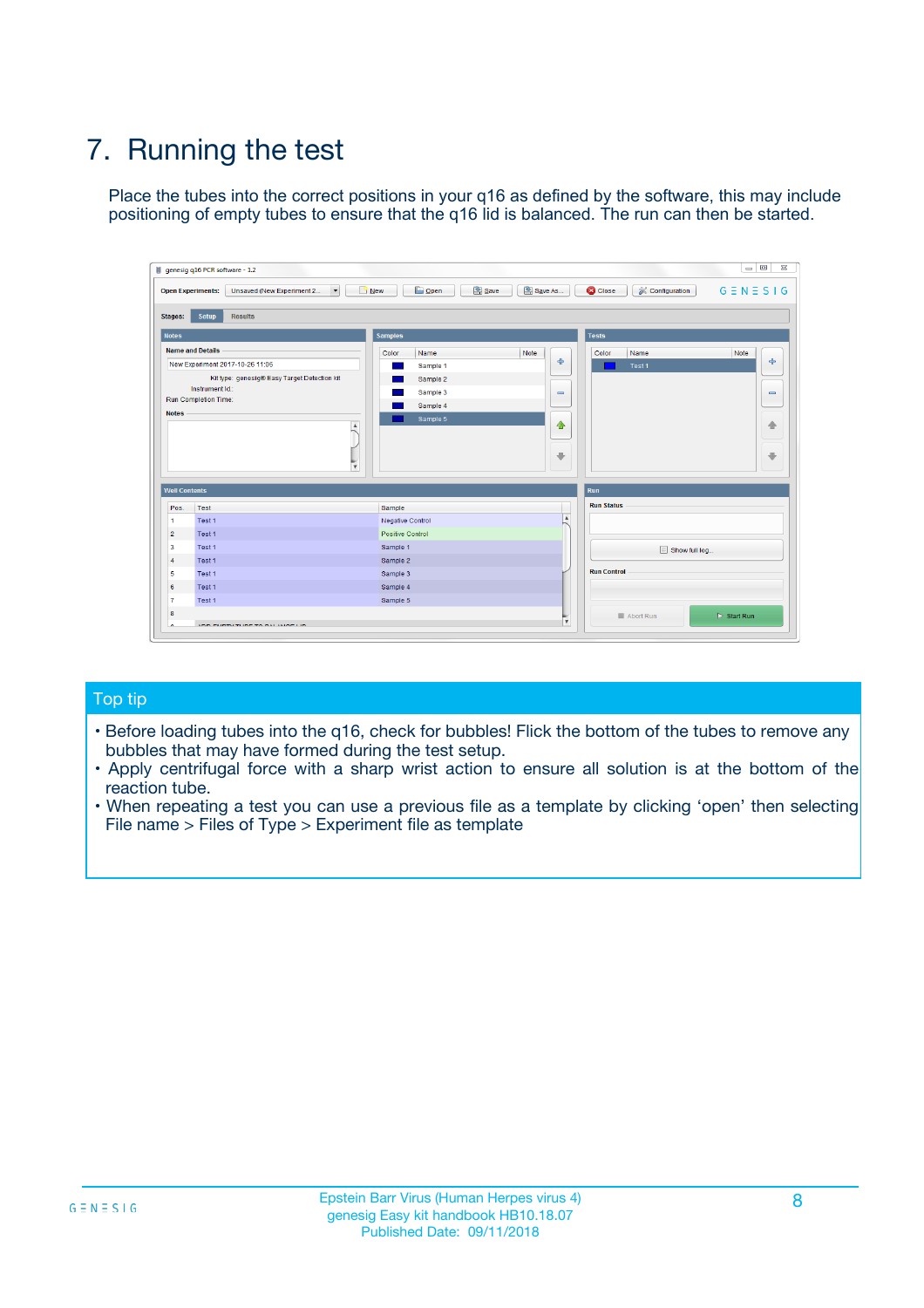## What do my results mean?

The quantitative copy number results produced by the genesig Easy EBV kit can be converted to International Units by multiplying copy numbers by 2.79. This conversion factor was developed using RNA/DNA extracted (where applicable) from the WHO International Standard for EBV.

Analysis of your data is carried out automatically by the genesig q16. The following information is designed to help you fully understand a result or to troubleshoot:

### "Positive"

#### **Explanation**

Your sample has produced a positive result. Your target of interest is present and you can use the reported quantity.

"Negative"

#### **Explanation**

Your sample has produced a negative result. The target is not present in your sample.

### "Test contaminated"

#### **Explanation**

The Negative Control should be completely free of any DNA. If you see this error message it means that at some point during the setup, the Negative Control has been contaminated with DNA and has given a positive signal. This contamination has invalidated the test. The Positive Control and your test samples are both possible sources of contaminating DNA. The genesig q16 reaction tubes from previous runs will also contain very high amounts of DNA so it is important that these are carefully disposed of after the run is completed and NEVER OPENED. It may be the case that your kits have become contaminated which will lead to the same problem occurring repeatedly.

#### **Solutions**

1. Clean your working area using a commercial DNA remover solution to ensure the area is DNA free at the start of your run and re-run the test

2. If the problem persists then the kit has become contaminated and it will have to be discarded and replaced with a new kit. When you open the new kit, run a simple test to show that changing the kit has solved the problem. Prepare a test which includes only the Positive Control, the Negative Control and one 'mock sample'. For the 'mock sample' add water instead of any sample DNA. The result for the Negative Control and the mock sample should be negative indicating that contamination is no longer present.

#### **Preventive action**

An ideal lab set-up has a 'Clean area' where the test reagents are prepared and a 'sample area' where DNA samples and the Positive Control template are handled. The best workflow involves setting up all the test components (excluding the positive control template) in the clean area and then moving the tests to the sample area for sample and Positive Control addition. If this method is followed then the kit components are always kept away from possible sources of contamination. For extra security the Negative Control can be completely prepared and sealed in the clean area. All work areas should be decontaminated regularly with DNA remover.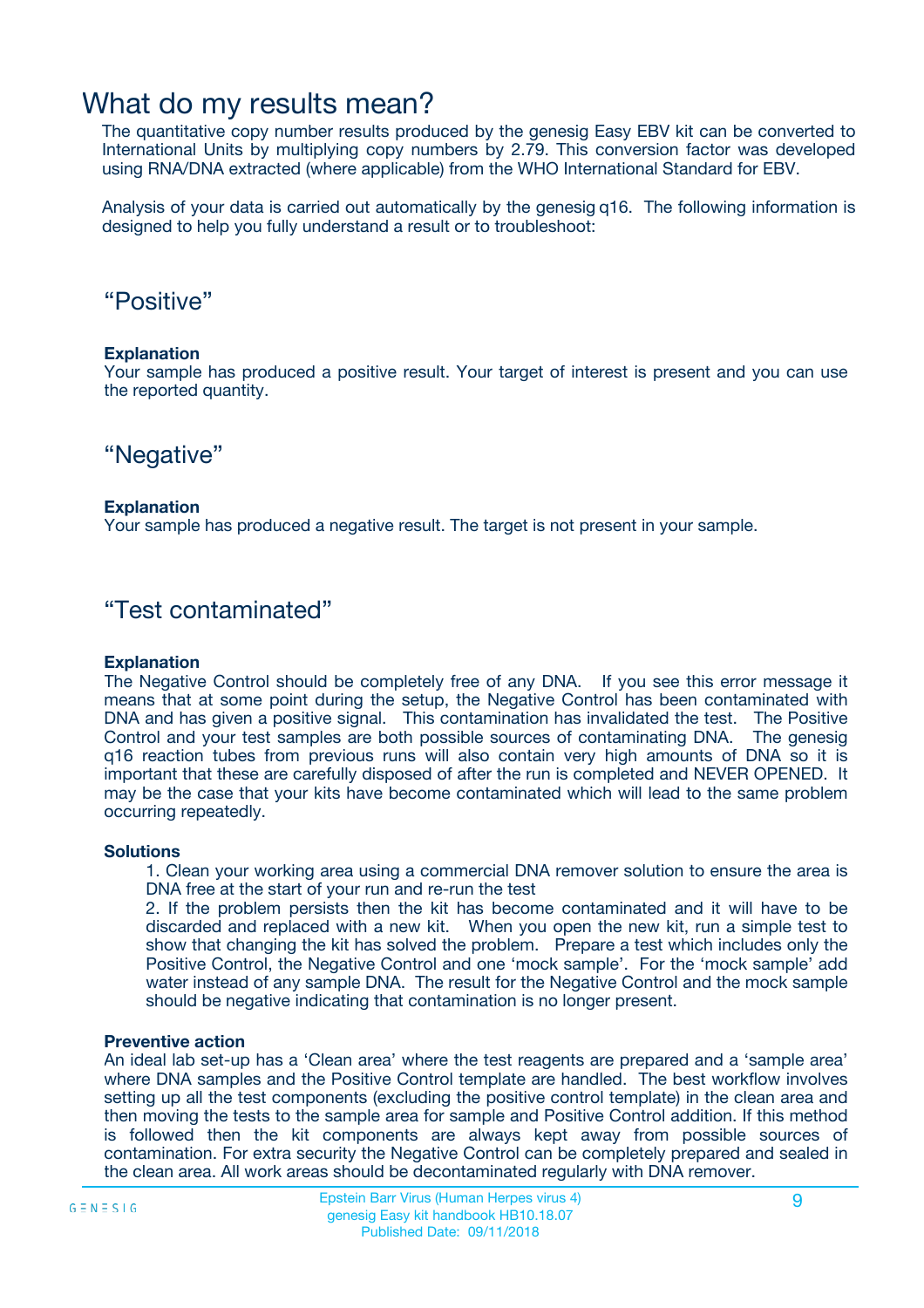### "Sample preparation failed"

#### **Explanation**

The test has failed because the quality of the sample was not high enough. The Internal Extraction Control component identifies whether the sample has been prepared correctly and is of suitable quality. This error message means that this quality control test has failed and the sample quality is not high enough for analysis.

#### **Solutions**

1. Check the sample preparation protocol for any user errors then repeat.

2. Poor quality samples can result from overloading the sample preparation protocol with too much starting material. Try reducing the amount of starting material then repeat.

3. Failing to add the Internal extraction Control DNA to your sample during the sample preparation protocol can also lead to a reported result of "sample preparation failed". Ensure that this step has not been overlooked or forgotten. If your samples are derived from an archive store or from a process separate from your genesig Easy extraction kit; you must add 5µl of Internal Extraction Control DNA into each 0.5ml of your sample to make it suitable for use on the q16.

### "Positive result, poor quality sample"

#### **Explanation**

The test is positive so if you are only interested in obtaining a 'present or absent' answer for your sample then your result is reliable. However, the test contains an Internal Extraction Control component that identifies if the sample is of high quality. This quality control test has failed and the sample is not therefore of high enough quality to accurately calculate the exact copy number of DNA present. If you require quantitative information for your sample then proceed with the solutions below.

#### **Solution**

For appropriate solutions, read the "Sample preparation failed" section of this handbook.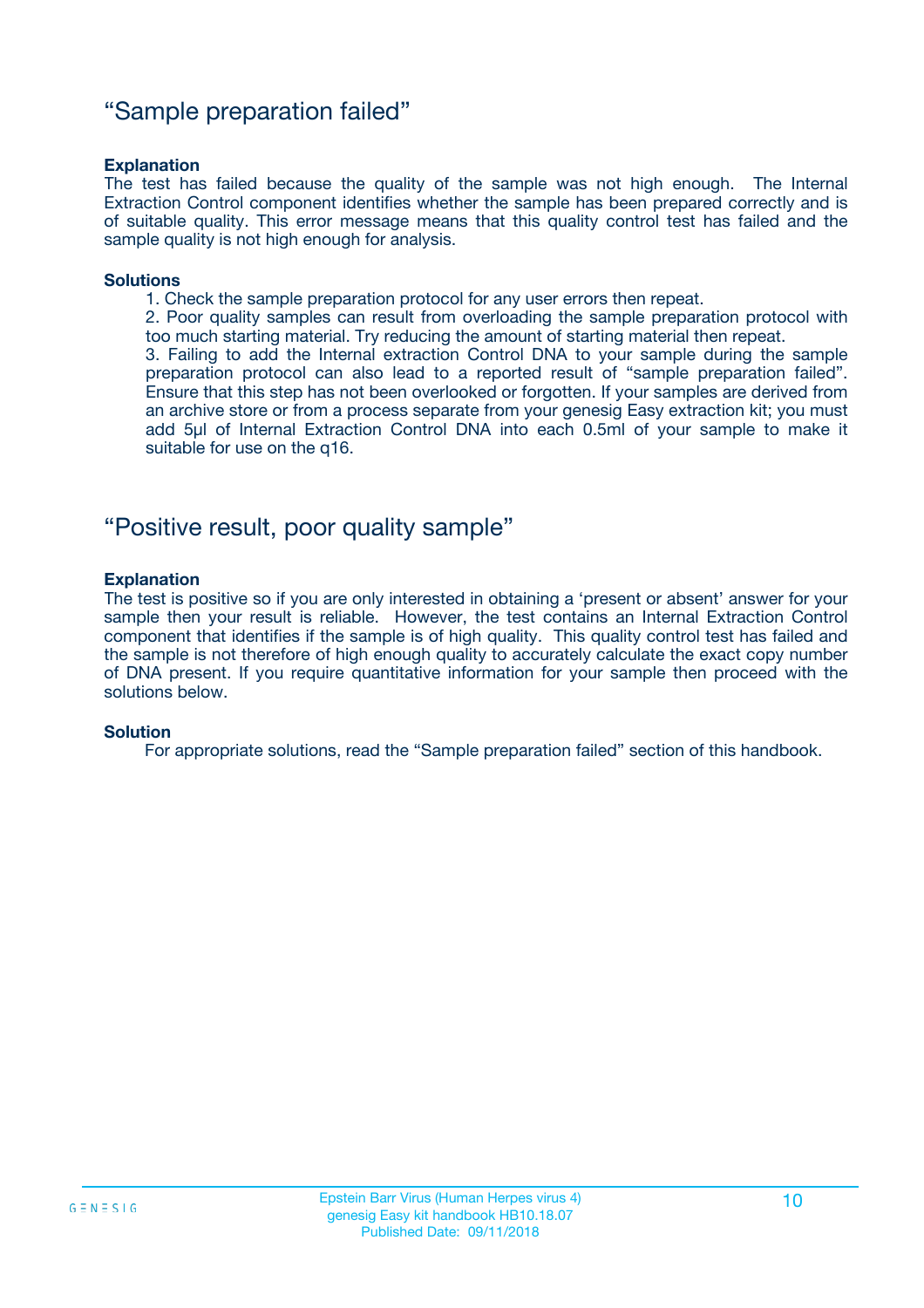### "Test failed"

#### **Explanation**

The test has failed because the Positive Control has not worked. The Positive Control is present to show that all aspects of the test are working correctly together. When this control test fails, the test as a whole is invalidated. This finding indicates that a problem has occurred in the reaction set-up part of the experiment and has nothing to do with sample preparation.

#### **Solutions**

- 1. Check the entire workflow and test set-up to look for any user errors, then repeat the test e.g. have the right colour pipettes and solutions been used with the correct tubes?
- 2. Ensure the positive and negative controls are inserted into the correct wells of your q16.

3. A component of the test may have 'gone off' due to handing errors, incorrect storage or exceeding the shelf life. When you open a new kit, run a simple test to show that changing the kit has solved the problem. Prepare a test which includes only the Positive Control, the Negative Control and one 'mock sample'. For the 'mock sample' add internal control template instead of any sample DNA. If the Positive Control works, the mock sample will now be called as a negative result.

### "Test failed and is contaminated"

#### **Explanation**

The Positive Control is indicating test failure, and the Negative Control is indicating test contamination. Please read the "Test Failed" and "Test contamination" sections of this technical support handbook for a further explanation.

#### **Solution**

For appropriate solutions, read both the "Test failed" and "Test contaminated" sections of this handbook.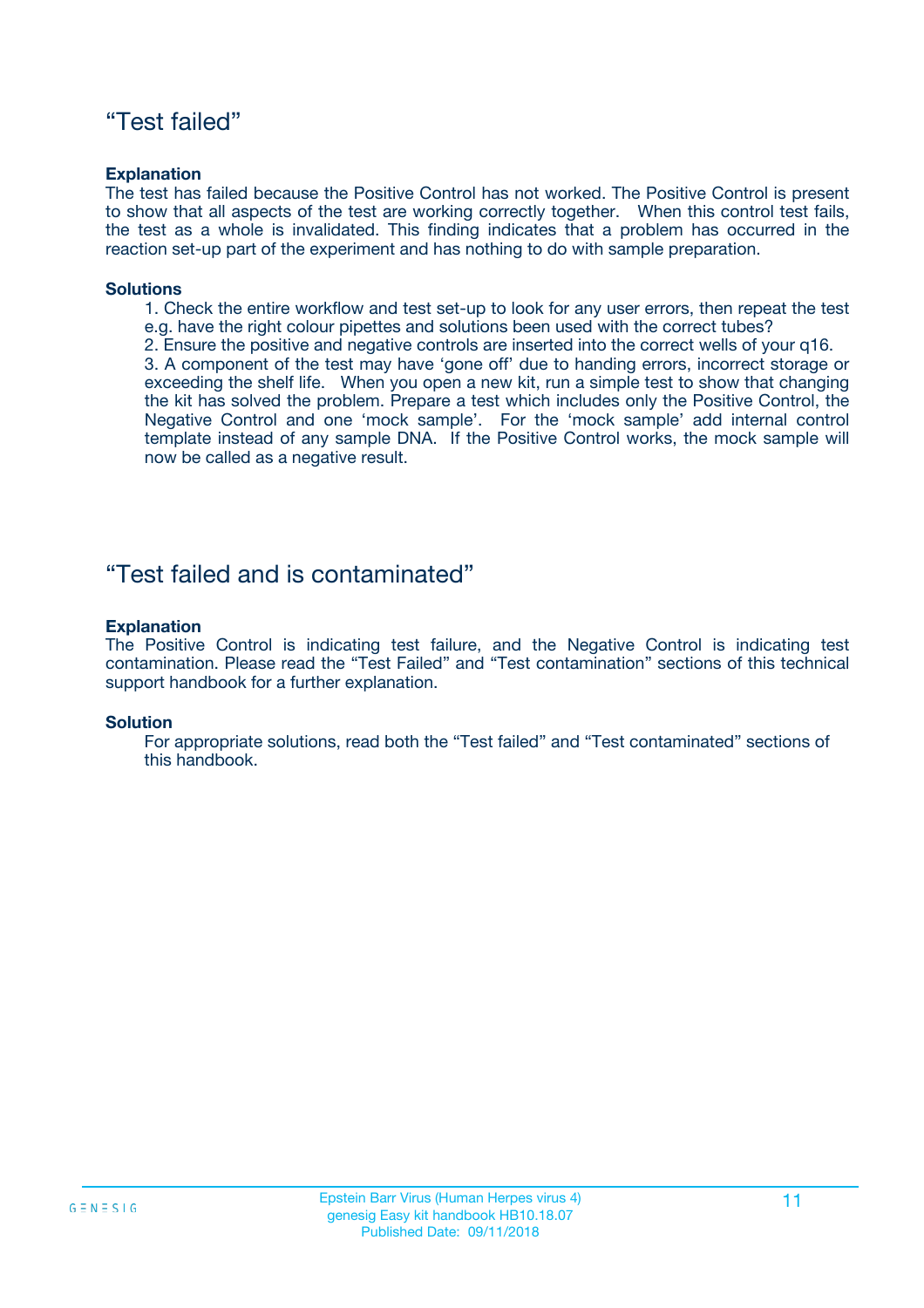# Epstein Barr Virus (Human Herpes virus 4)

Epstein-Barr Virus (EBV) is a member of the herpesvirus family (HHV-4), and one of the most common human viruses. In the United States, as many as 95% of adults between 35 and 40 years of age have been infected. Epstein-Barr can cause Infectious mononucleosis, also known as 'glandular fever', 'Mono' and 'Pfeiffer's disease'. There is a body of evidence linking EBV and cancer formation especially in Burkitt's lymphoma and Nasopharyngeal carcinoma.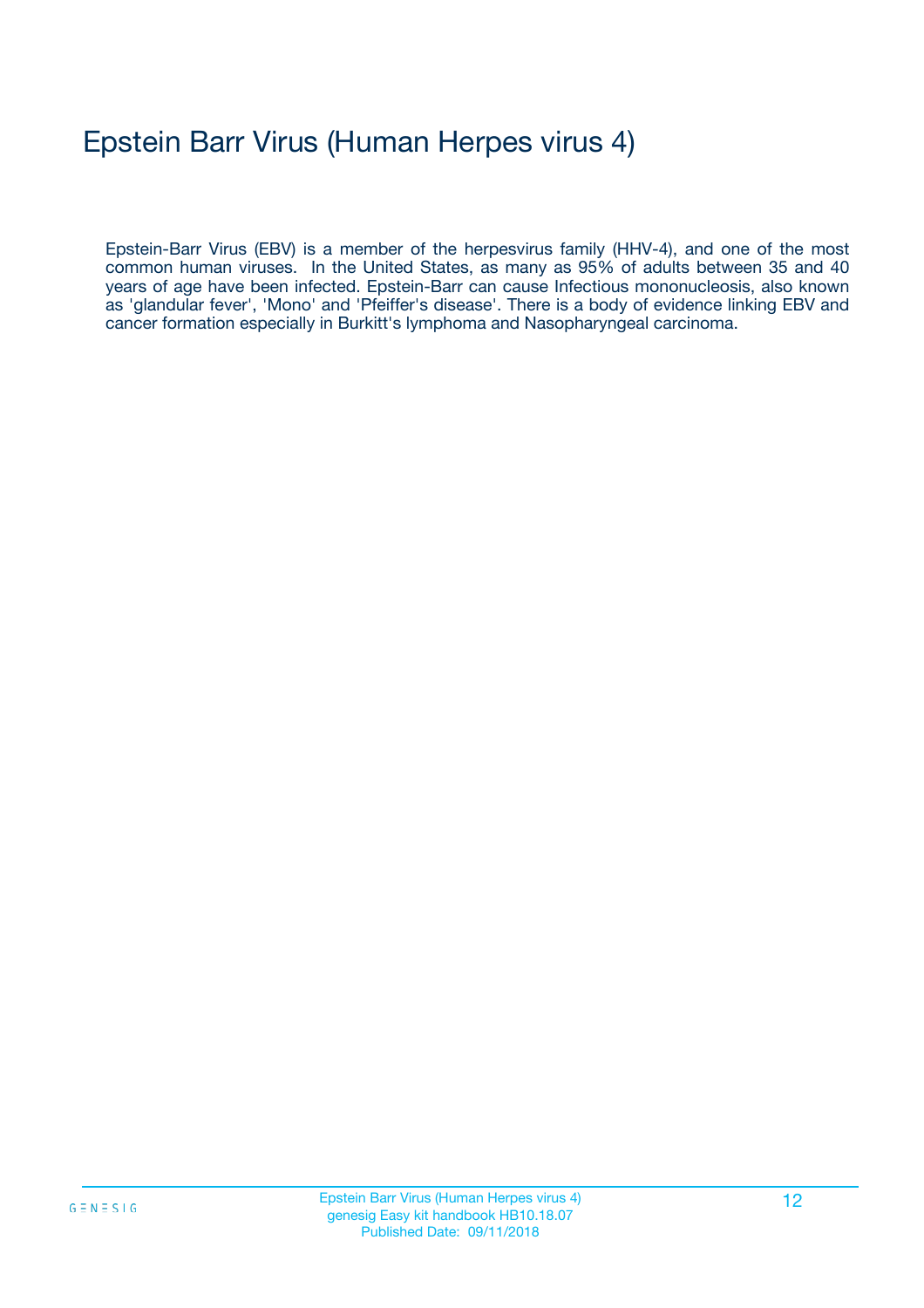## **Specificity**

The Primerdesign genesig Kit for Epstein Barr Virus (Human Herpes virus 4) (EBV) genomes is designed for the in vitro quantification of EBV genomes. The kit is designed to have a broad detection profile. Specifically, the primers represent 100% homology with over 95% of the NCBI database reference sequences available at the time of design.

The dynamics of genetic variation means that new sequence information may become available after the initial design. Primerdesign periodically reviews the detection profiles of our kits and when required releases new versions.

The target sequence within the BNRF1 gene has previously been shown to be a good genetic marker for EBV in other clinical real time PCR based studies (Hubert G. M. Niesters et.al 2000). The primers and probe sequences in this kit have 100% homology with over 95% of reference sequences contained in the NCBI database based on a comprehensive bioinformatics analysis.

If you require further information, or have a specific question about the detection profile of this kit then please send an e.mail to enquiry@primerdesign.co.uk and our bioinformatics team will answer your question.